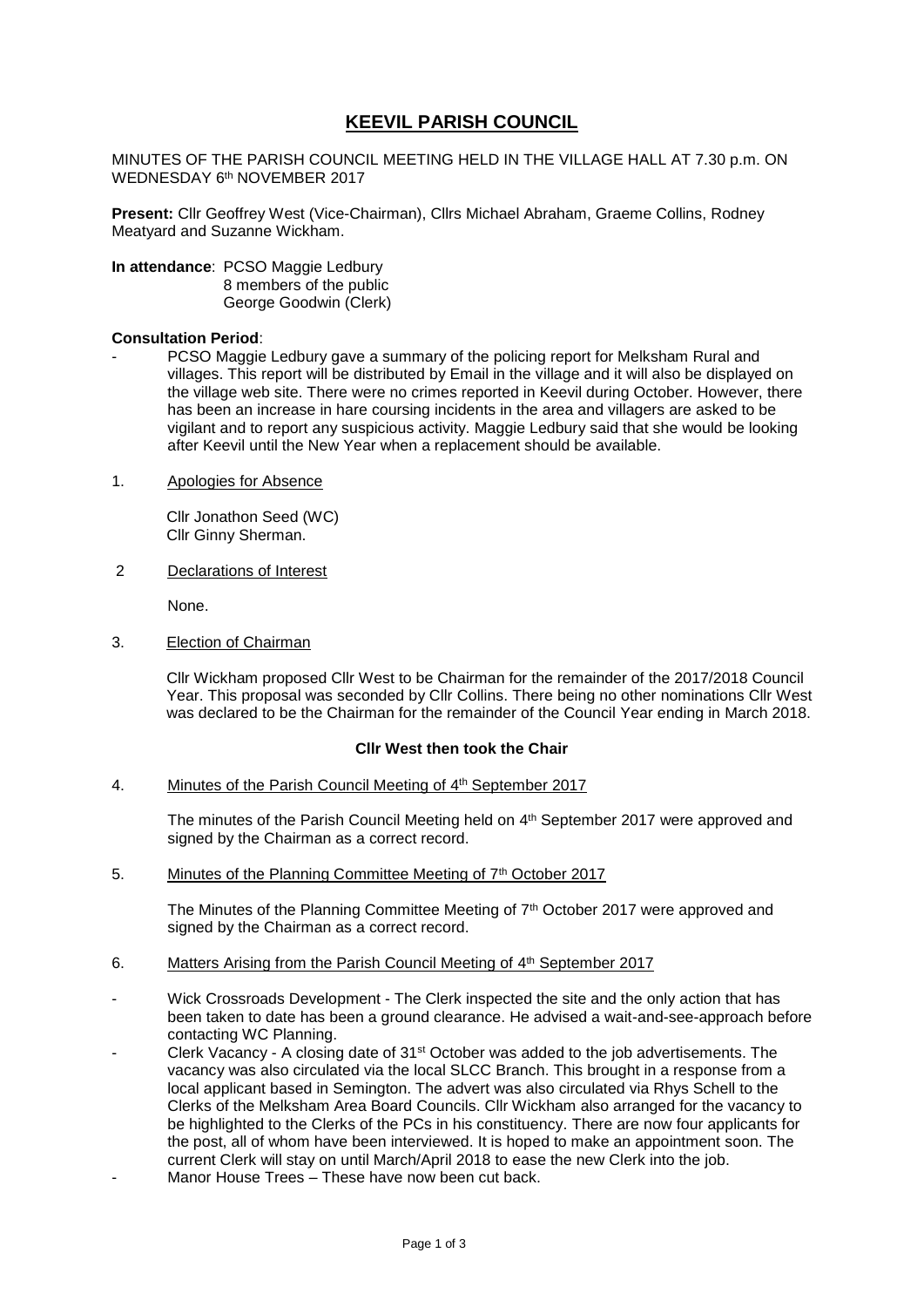- Litter Picking Great Hinton Still no response to cooperation offer in clearing verges.
- Kerbing Project Invoice received and paid. The Melksham Area Board have been sent a report on how their grant funding was spent.
- Dead Trees in Martins Lane awaiting action by Cllr Meatyard.
- Hare Coursing Poster Added to PC Noticeboard.
- The resignation of Cllr Hunter has been notified to WC who have issued a formal notice of the act. If 10 electors sign a poll requisition before 9<sup>th</sup> November, there will be a byelection. If no such requisition is made then the PC can co-opt a replacement Councillor.

## 7. Playing Field

- ROSPA Inspection Carried out on 12<sup>th</sup> September 2017. Nothing of great significance was found. The safety surface around the swings needs repairing. There is a repair kit available and advice can be obtained from Wicksteed Leisure. The Clerk will provide contact details for Cllr Abraham. The report also said that the Recumbent Bicycle and Mini-Gym needed instructions to be displayed. Cllr Abraham will talk to Wicksteed.
- Repairs & Maintenance The basketball hoop has been repaired. Loose footholds on the climbing wall have been tightened up or discarded if unrepairable. The Community Shed will carry out some of the other minor repairs required. It was agreed that several compost heaps will be installed on the Playing Field – 3/4 over time. The path installation/improvements have been completed as has the installation of the seating donated by the W.I. The Clerk will draft letters of appreciation for the Chairman to send to Mark Drewett and Jerry Vaughan.
- A discussion between PC Councillors and the Shed have established a way of working acceptable to both sides about Playing Field Repairs & Maintenance. Cllr Abraham, who is a Shed member, will liaise with his fellow Councillors to ensure that any PF works are understood by both sides.

# 6. Flooding & Drainage

Airfield drainage ditch clearance – the MOD DLO authorised some clearance works but further works needed more funds which were not available. The Shed have completed the works and the ditch is now clear. This ditch is key in handling run off from the surrounding land and avoiding surface water flooding in Strongs Close and Martins Road.

### 7. Highway Matters

The collapsed ditch in Main Street should be tackled in the next few weeks by Ringway Parkman who now have the steel sheeting to shore up the bank alongside the highway.

# 8. War Memorial

- The Chairman will lay the PC's wreath on the War Memorial at the Remembrance Service.
- After Remembrance Day, the stone masons Young Johnson, will carry out the refurbishment works as previously approved
- Historic England are considering a proposal to add our War Memorial to the List of Buildings of Special Architectural or Historic Interest as part of their response to the centenary of the First World War. We have been invited to comment on this proposal. The Clerk was asked to see what additional responsibilities would fall on the PC if the Memorial was Listed. The Clerk subsequently contacted Historic England who said that normal repair and maintenance was not affected. Listed Building Consent would be needed if there ever was a proposal to relocate the Memorial or it needed large scale reconstruction.

### 9. Discussion of the Clerk Position

As stated above, the PC has received 4 applications for the post. Interviews have been held and a decision is expected shortly. The Clerk has agreed to stay until the end of the financial year to enable the New Clerk to familiarise themselves with the workings of the PC.